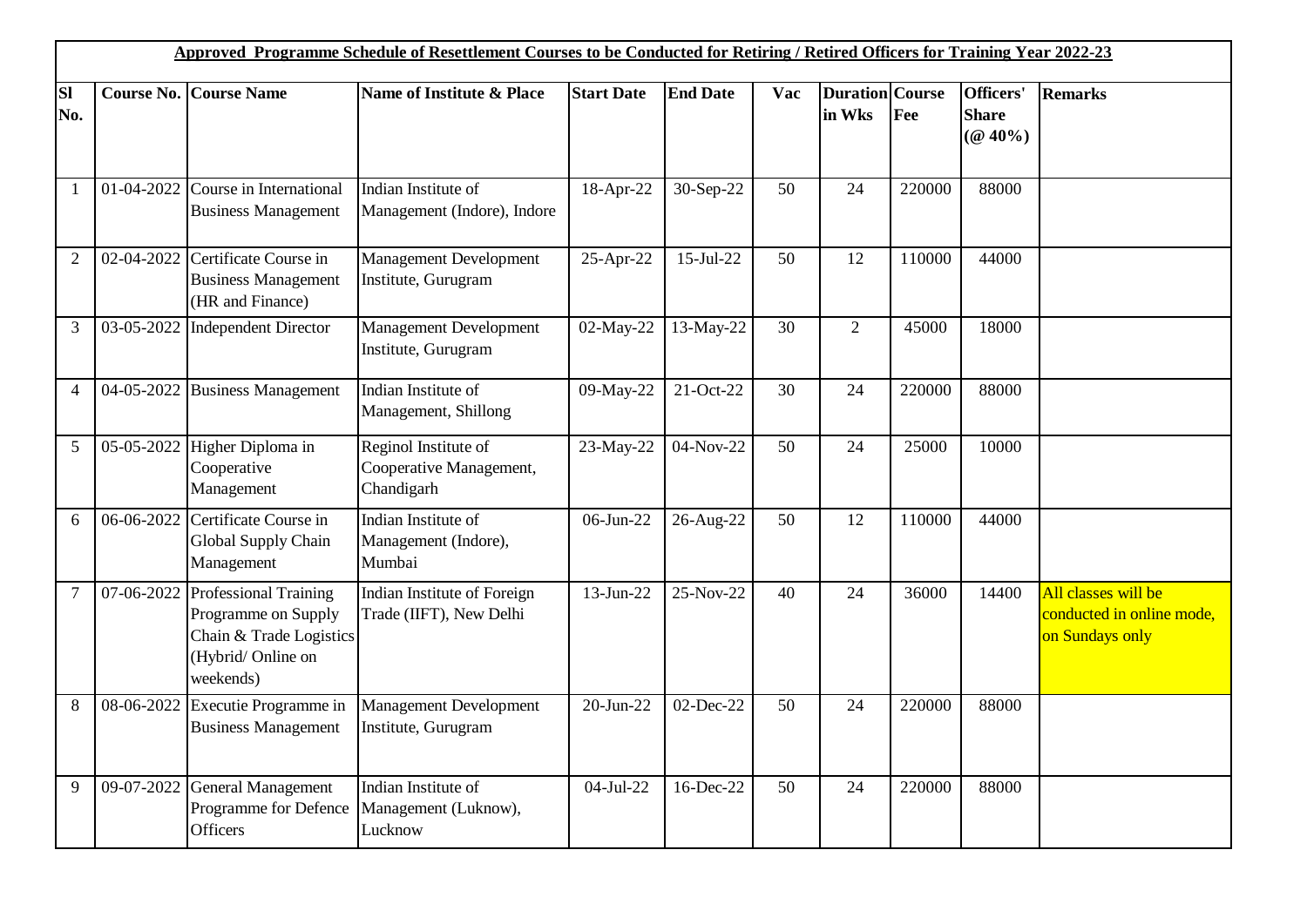| 10 | 10-07-2022 | Wealth Management<br>and Financial Planning                                                                                                           | Indian Institute of Foreign<br>Trade (IIFT), New Delhi          | $11-Jul-22$ | 22-Jul-22   | 20 | $\overline{2}$ | 45000  | 18000 |                                                                     |
|----|------------|-------------------------------------------------------------------------------------------------------------------------------------------------------|-----------------------------------------------------------------|-------------|-------------|----|----------------|--------|-------|---------------------------------------------------------------------|
| 11 | 11-07-2022 | <b>Business Management</b>                                                                                                                            | Indian Institute of<br>Management, Bangalore                    | 18-Jul-22   | 30-Dec-22   | 50 | 24             | 220000 | 88000 |                                                                     |
| 12 | 12-08-2022 | <b>Business Management</b>                                                                                                                            | Indian Institute of<br>Management, Trichi                       | 09-Aug-22   | $21-Jan-23$ | 50 | 24             | 220000 | 88000 |                                                                     |
| 13 | 13-08-2022 | Certificate Course in<br>Global Supply Chain<br>Management                                                                                            | <b>Management Development</b><br>Institute, Gurugram            | 23-Aug-22   | 12-Nov-22   | 50 | 12             | 110000 | 44000 |                                                                     |
| 14 | 14-09-2022 | Course in International<br><b>Business Management</b>                                                                                                 | Indian Institute of Foreign<br>Trade (IIFT), New Delhi          | 12-Sep-22   | 24-Feb-23   | 45 | 24             | 220000 | 88000 |                                                                     |
| 15 | 15-09-2022 | <b>Business Management</b>                                                                                                                            | Indian Institute of<br>Management (Indore), Indore              | 26-Sep-22   | 10-Mar-23   | 50 | 24             | 220000 | 88000 |                                                                     |
| 16 | 16-10-2022 | <b>Professional Training</b><br>Programme on<br><b>International Business</b><br>Analytics and Market<br>Intelligence (Hybrid/<br>Online on weekends) | Indian Institute of Foreign<br>Trade (IIFT), New Delhi          | 03-Oct-22   | 17-Mar-23   | 20 | 24             | 36000  | 14400 | All classes will be<br>conducted in online mode,<br>on Sundays only |
| 17 | 17-10-2022 | <b>Business Management</b>                                                                                                                            | Indian Institute of<br>Management, Ahmedabad                    | 10-Oct-22   | 24-Mar-23   | 50 | 24             | 220000 | 88000 |                                                                     |
| 18 | 18-10-2022 | <b>Business Management</b>                                                                                                                            | National Institute of Industrial<br>Engineering (NITIE), Mumbai | 17-Oct-22   | 31-Mar-23   | 50 | 24             | 220000 | 88000 |                                                                     |
| 19 | 19-11-2022 | Certificate Course in<br>Management of<br>Academic Institutions                                                                                       | <b>Management Development</b><br>Institute, Gurugram            | 07-Nov-22   | 27-Jan-23   | 50 | 12             | 110000 | 44000 |                                                                     |
| 20 | 20-11-2022 | Course in International<br><b>Business Management</b>                                                                                                 | Indian Institute of<br>Management (Indore),<br>Mumbai           | 21-Nov-22   | 05-May-23   | 50 | 24             | 220000 | 88000 |                                                                     |
| 21 | 21-12-2022 | Executie Programme in<br><b>Business Management</b>                                                                                                   | Management Development<br>Institute, Gurugram                   | 05-Dec-22   | 19-May-23   | 50 | 24             | 220000 | 88000 |                                                                     |